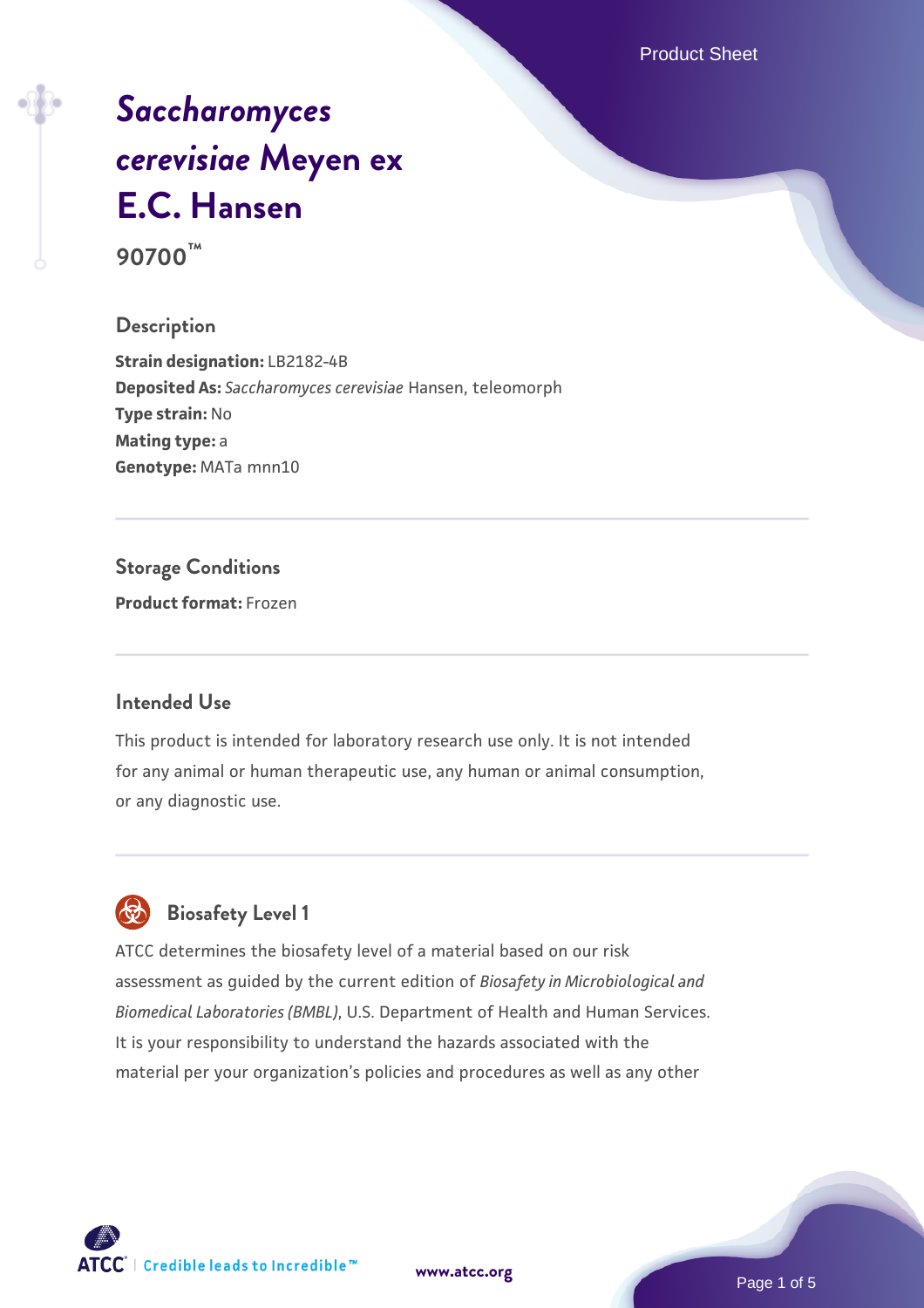### **[Saccharomyces cerevisiae](https://www.atcc.org/products/90700)** [Meyen ex E.C. Hansen](https://www.atcc.org/products/90700) **90700**

applicable regulations as enforced by your local or national agencies.

ATCC highly recommends that appropriate personal protective equipment is always used when handling vials. For cultures that require storage in liquid nitrogen, it is important to note that some vials may leak when submersed in liquid nitrogen and will slowly fill with liquid nitrogen. Upon thawing, the conversion of the liquid nitrogen back to its gas phase may result in the vial exploding or blowing off its cap with dangerous force creating flying debris. Unless necessary, ATCC recommends that these cultures be stored in the vapor phase of liquid nitrogen rather than submersed in liquid nitrogen.

# **Certificate of Analysis**

For batch-specific test results, refer to the applicable certificate of analysis that can be found at www.atcc.org.

#### **Growth Conditions**

**Medium:**  [ATCC Medium 1245: YEPD](https://www.atcc.org/-/media/product-assets/documents/microbial-media-formulations/1/2/4/5/atcc-medium-1245.pdf?rev=705ca55d1b6f490a808a965d5c072196) **Temperature:** 25°C

## **Material Citation**

If use of this material results in a scientific publication, please cite the material in the following manner: *Saccharomyces cerevisiae* Meyen ex E.C. Hansen (ATCC 90700)



**[www.atcc.org](http://www.atcc.org)**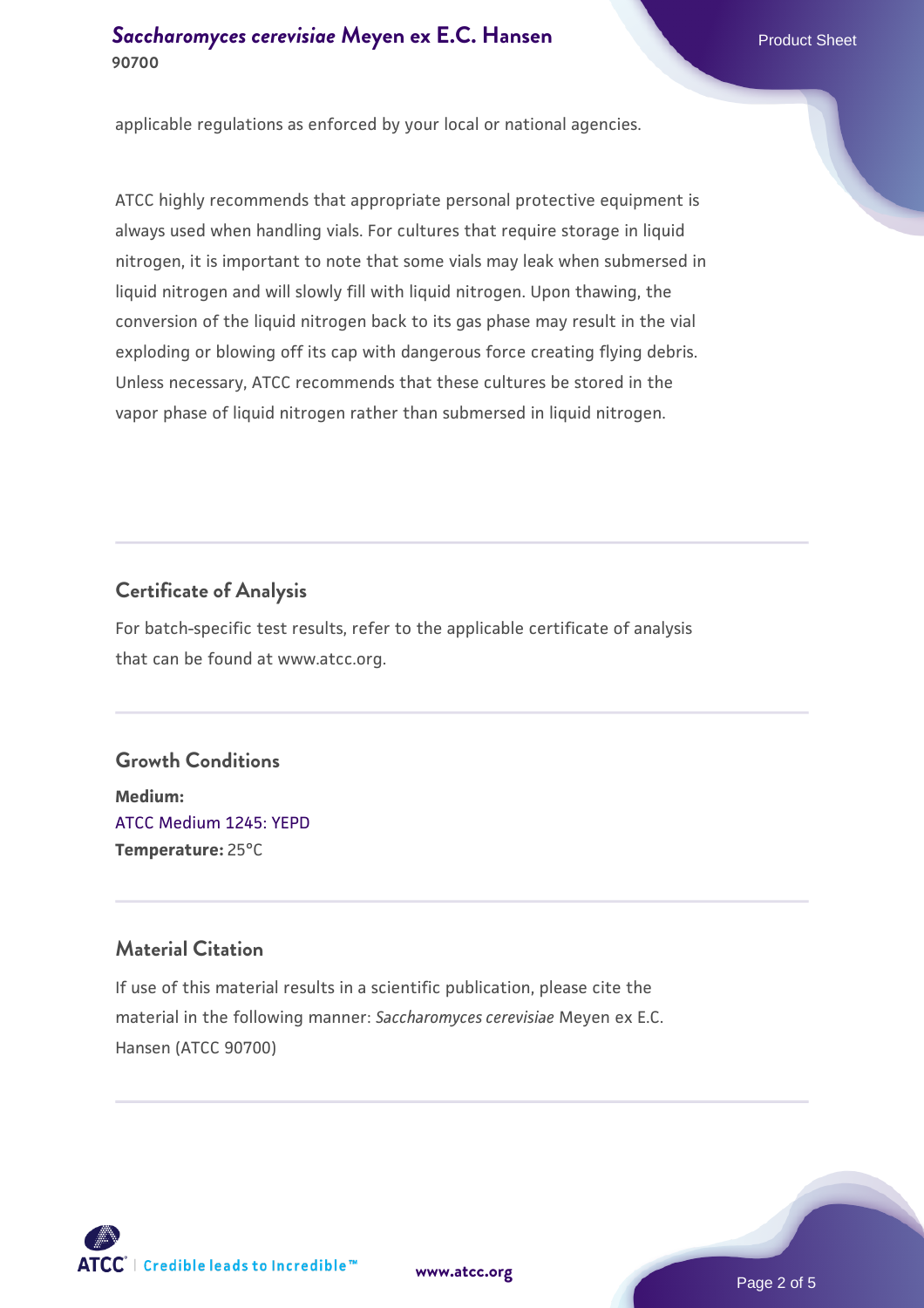#### **[Saccharomyces cerevisiae](https://www.atcc.org/products/90700)** [Meyen ex E.C. Hansen](https://www.atcc.org/products/90700) **90700**

#### **References**

References and other information relating to this material are available at www.atcc.org.

#### **Warranty**

The product is provided 'AS IS' and the viability of ATCC® products is warranted for 30 days from the date of shipment, provided that the customer has stored and handled the product according to the information included on the product information sheet, website, and Certificate of Analysis. For living cultures, ATCC lists the media formulation and reagents that have been found to be effective for the product. While other unspecified media and reagents may also produce satisfactory results, a change in the ATCC and/or depositor-recommended protocols may affect the recovery, growth, and/or function of the product. If an alternative medium formulation or reagent is used, the ATCC warranty for viability is no longer valid. Except as expressly set forth herein, no other warranties of any kind are provided, express or implied, including, but not limited to, any implied warranties of merchantability, fitness for a particular purpose, manufacture according to cGMP standards, typicality, safety, accuracy, and/or noninfringement.

#### **Disclaimers**

This product is intended for laboratory research use only. It is not intended for any animal or human therapeutic use, any human or animal consumption, or any diagnostic use. Any proposed commercial use is prohibited without a license from ATCC.

While ATCC uses reasonable efforts to include accurate and up-to-date information on this product sheet, ATCC makes no warranties or representations as to its accuracy. Citations from scientific literature and



**[www.atcc.org](http://www.atcc.org)**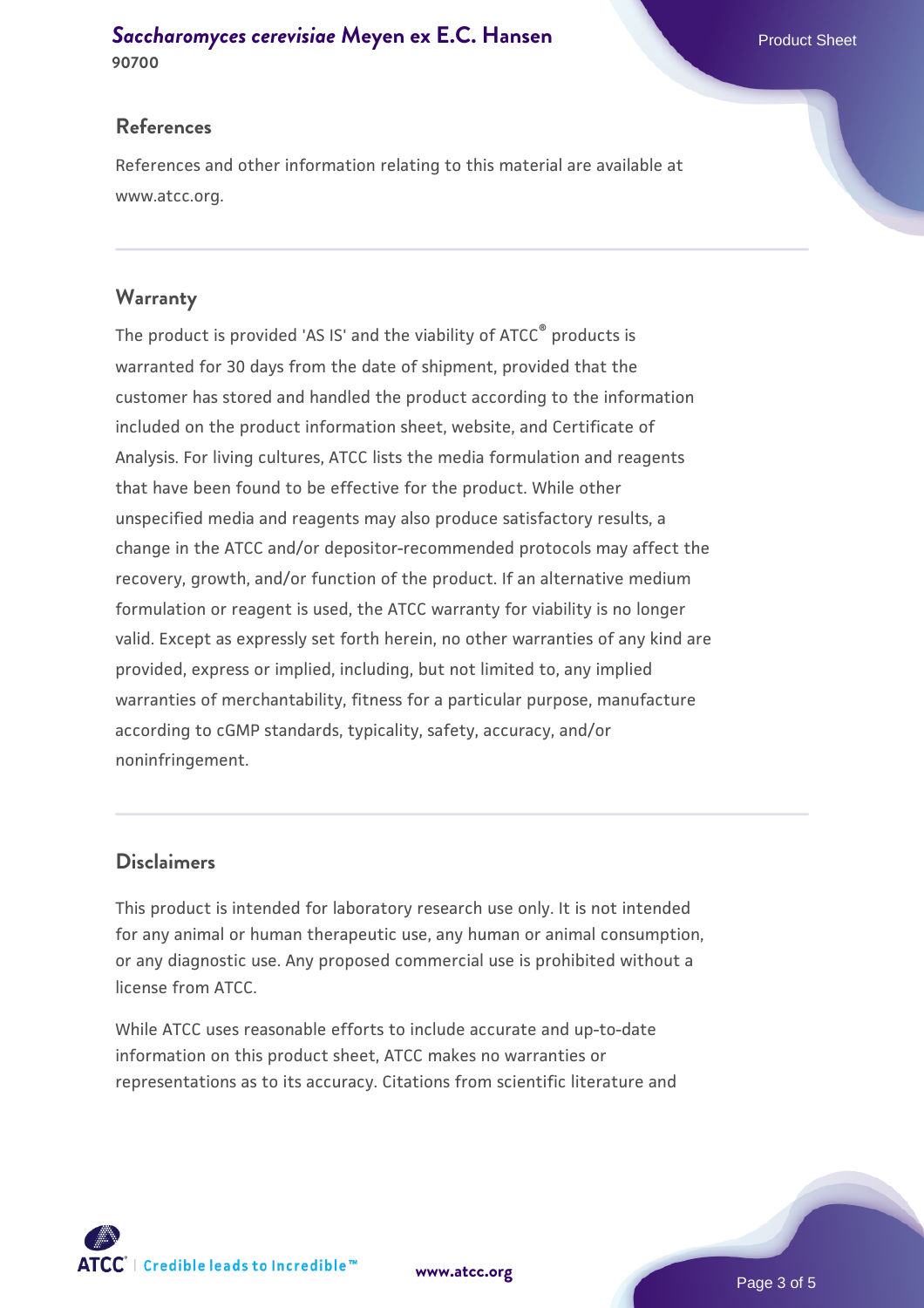patents are provided for informational purposes only. ATCC does not warrant that such information has been confirmed to be accurate or complete and the customer bears the sole responsibility of confirming the accuracy and completeness of any such information.

This product is sent on the condition that the customer is responsible for and assumes all risk and responsibility in connection with the receipt, handling, storage, disposal, and use of the ATCC product including without limitation taking all appropriate safety and handling precautions to minimize health or environmental risk. As a condition of receiving the material, the customer agrees that any activity undertaken with the ATCC product and any progeny or modifications will be conducted in compliance with all applicable laws, regulations, and guidelines. This product is provided 'AS IS' with no representations or warranties whatsoever except as expressly set forth herein and in no event shall ATCC, its parents, subsidiaries, directors, officers, agents, employees, assigns, successors, and affiliates be liable for indirect, special, incidental, or consequential damages of any kind in connection with or arising out of the customer's use of the product. While reasonable effort is made to ensure authenticity and reliability of materials on deposit, ATCC is not liable for damages arising from the misidentification or misrepresentation of such materials.

Please see the material transfer agreement (MTA) for further details regarding the use of this product. The MTA is available at www.atcc.org.

#### **Copyright and Trademark Information**

© ATCC 2021. All rights reserved. ATCC is a registered trademark of the American Type Culture Collection.

#### **Revision**

This information on this document was last updated on 2021-05-19



**[www.atcc.org](http://www.atcc.org)**